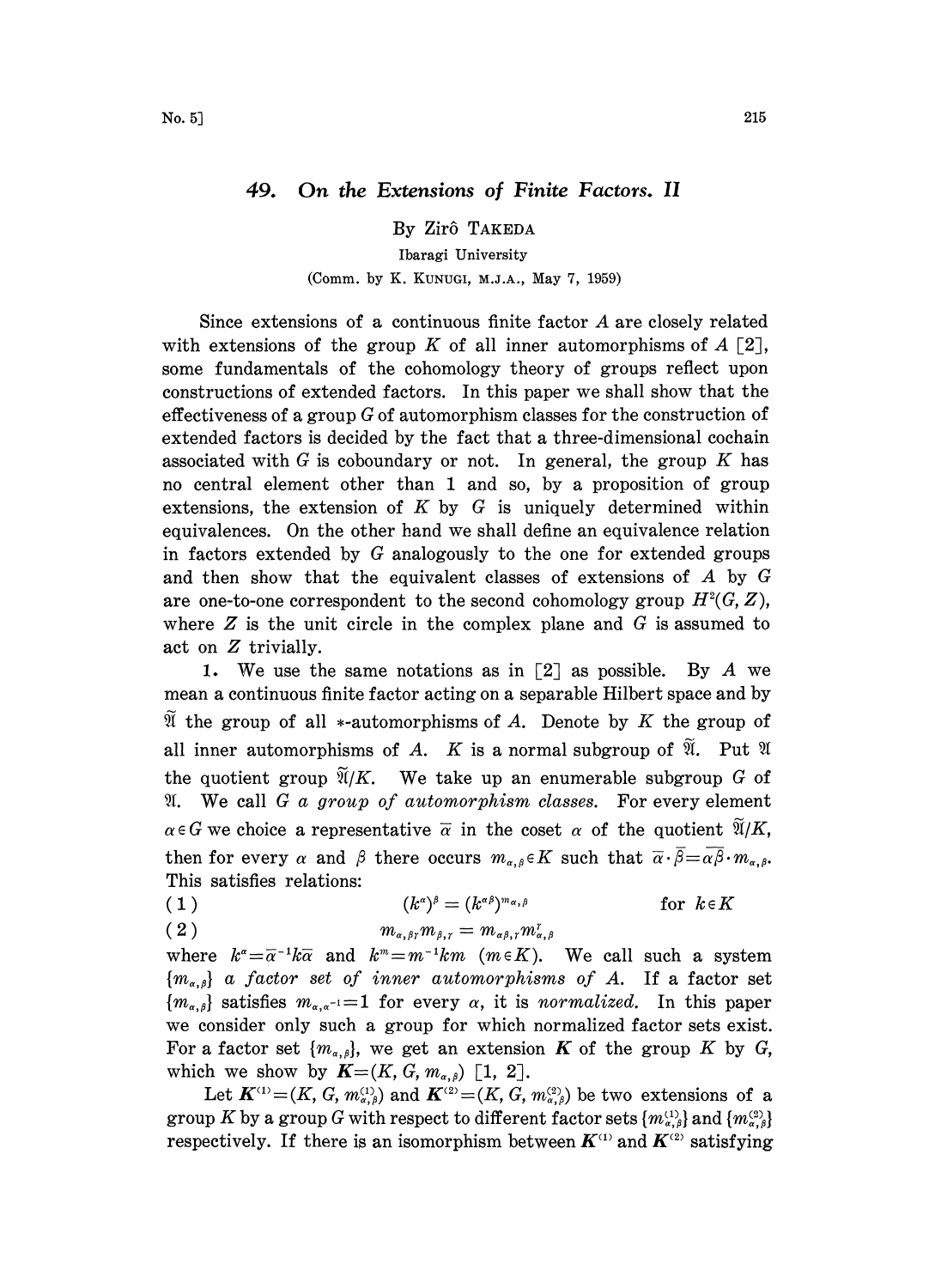(i)  $1 \otimes k \in K^{(1)} \leftrightarrow 1 \otimes k \in K^{(2)}$  (i.e. the identity mapping on K) (ii)  $\alpha \otimes k \in K^{(1)} \leftrightarrow \alpha \otimes h \in K^{(2)}$ ,

these extensions are said *equivalent*. It is known that  $K^{(1)}$  is equivalent to  $K^{(2)}$  if and only if there exists  $n_{\alpha} \in K$  ( $\alpha \in G$ ) such that  $(3)$  $\overline{\alpha}_{(2)} = \overline{\alpha}_{(1)} n_{\alpha}$ ,  $m_{\alpha,\beta}^{(2)} = n_{\alpha\beta}^{-1} m_{\alpha,\beta}^{(1)} n_{\alpha}^{\beta} n_{\beta}$ 

(where  $n_{\alpha}^{\beta} = \bar{\beta}_{(1)}^{\beta} n_{\alpha} \bar{\beta}_{(1)}$ ). Hence we say that two factor sets are equivalent with each other if they are connected by the relations (3).

For an inner automorphism  $k$  of  $A$ , there is a unitary operator  $v \in A$  such that  $x^k = v^*xv$  ( $x \in A$ ), but this v is not determined uniquely. Every unitary operator w satisfying  $w^*v = \chi \cdot 1$  ( $\chi$  is a complex number) induces the same inner automorphism  $k$ .

Now let  $v_{\alpha,\beta}$  be a unitary operator in A which induces the inner automorphism  $m_{\alpha,\beta}$ , then by (2) we get in general

$$
(4) \t v_{\alpha,\beta\gamma}v_{\beta,\gamma}\cdot \chi(\alpha,\beta,\gamma)=v_{\alpha\beta,\gamma}v_{\alpha,\beta}^{\gamma}
$$

(where  $\chi(\alpha, \beta, \gamma)$  is a complex number such that  $|\chi(\alpha, \beta, \gamma)|=1$ ). If  $v_{\alpha,\beta}$  is suitably chosen to satisfy

 $(5)$  $\chi(\alpha, \beta, \gamma) = 1,$   $v_{1,1} = 1, v_{\alpha, \alpha^{-1}} = v_{\alpha^{-1}, \alpha} = \lambda_{\alpha} 1$ 

for every  $\alpha$ ,  $\beta$ ,  $\gamma$  ( $\lambda_{\alpha}$  is a complex number), we call  $\{v_{\alpha,\beta}\}\alpha$  normalized factor set of unitary operators of A. Using such a normalized factor set, we are able to construct an extension  $A=(A, G, v_{\alpha,\beta})$  of the factor A, which admits a group of inner automorphisms isomorphic to  $K$  $=(K, G, m_{\alpha,\beta})$  [2].

2. For any case does there appear a normalized factor set of unitary operators? We discuss it in this section.

Let  $Z$  be the unit circle of the complex plane and we assume that G acts trivially on Z, i.e.  $z^* = z$  for every  $z \in Z$  and  $\alpha \in G$ . Put  $C<sup>3</sup>(G, Z)$  the group of 3-dimensional cocycles on G with values in  $Z^*$ and by  $B^3(G, Z)$  we show the subgroup of coboundaries of 2-dimensional cochains, that is, the collection of cocycles  $\varphi(\alpha, \beta, \gamma)$  which may be expressed as

$$
\varphi(\alpha, \beta, \gamma) = \frac{f(\alpha\beta, \gamma) f(\alpha, \beta)}{f(\alpha, \beta\gamma) f(\beta, \gamma)}
$$

by a Z-valued function  $f(\alpha, \beta)$  on  $G \times G$ . The quotient group  $C<sup>3</sup>(G, Z)/B<sup>3</sup>(G, Z)$  is usually called the *third cohomology group*.

LEMMA 1. The element of the third cohomology group which contains the cocycle  $\chi(\alpha, \beta, \gamma)$  in (4) depends upon only G and is independent from the choice of representatives  $\overline{\alpha}$  and unitary operators  $v_{\alpha,\beta}$ .

**Proof.** Let  $\overline{\alpha}$  be a representative of  $\alpha \in G$  and  $\overline{\alpha}'$  be another one then there is an element  $n_{\alpha}$  in K such that  $\overline{\alpha}' = \overline{\alpha} n_{\alpha}$  and we get

216

<sup>\*)</sup> A Z-valued function  $\varphi(\alpha, \beta, \gamma)$  on  $G \times G \times G$  is a cocycle if it satisfies  $\varphi(\beta, \gamma, \delta)$ .  $\varphi(\alpha, \beta\gamma, \delta)$   $\varphi(\alpha, \beta, \gamma)/\varphi(\alpha\beta, \gamma, \delta)$   $\varphi(\alpha, \beta, \gamma\delta)=1$  for every  $\alpha, \beta, \gamma, \delta$ .  $\chi(\alpha, \beta, \gamma)$  in (4) is a cocycle.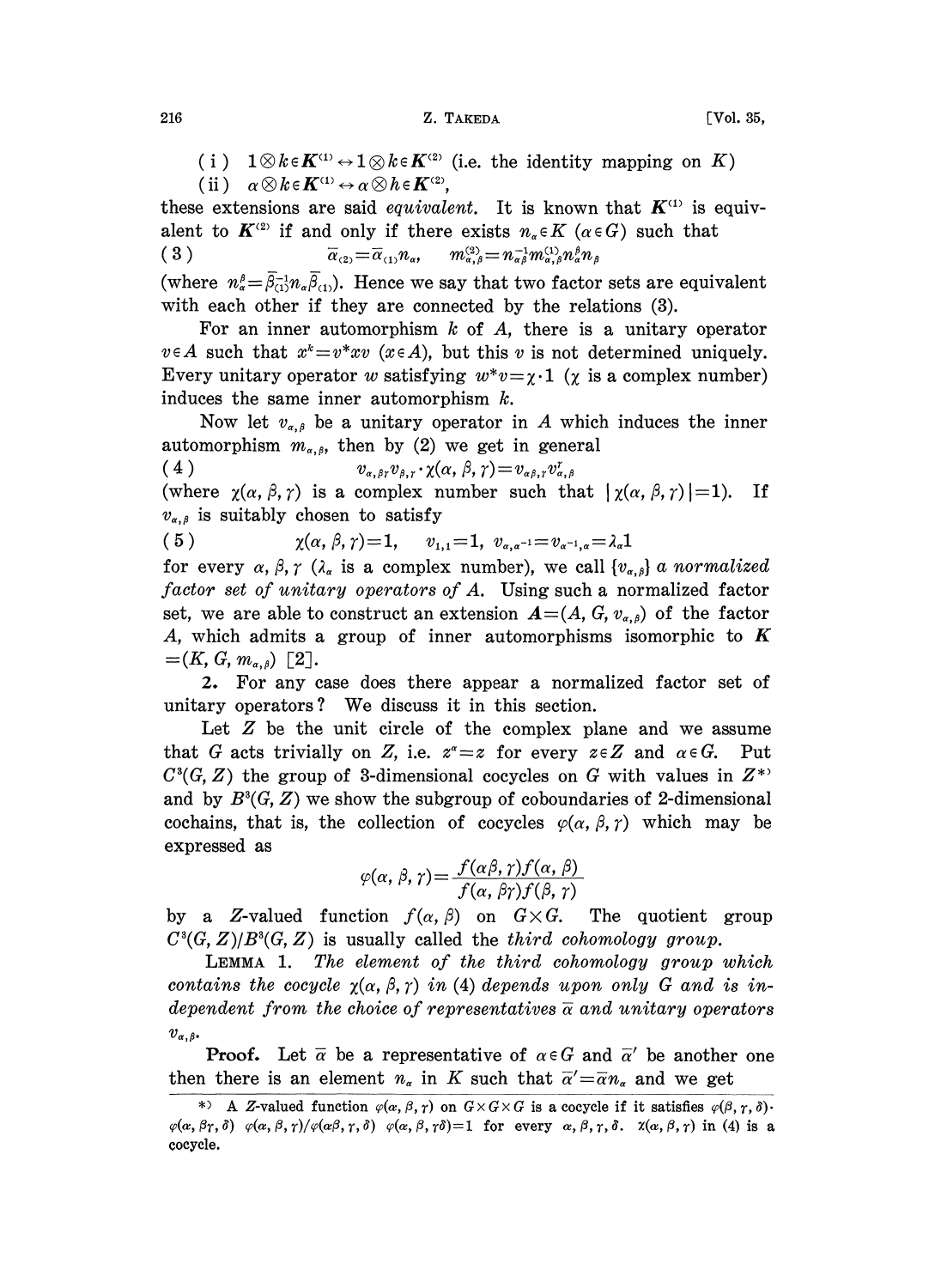$$
\overline{\alpha}'\cdot\overline{\beta}'=\overline{\alpha}n_{\alpha}\cdot\overline{\beta}n_{\beta}=\overline{\alpha\beta}\cdot m_{\alpha,\beta}n_{\alpha}^{\beta}n_{\beta}=\overline{\alpha\beta}'\cdot n_{\alpha\beta}^{-1}m_{\alpha,\beta}n_{\alpha}^{\beta}n_{\beta}.
$$

We show by  $a^{\alpha'}$  the image of a by the automorphism  $\overline{\alpha}'$ . Put  $w_r$ the unitary operator which induces the inner automorphism  $n<sub>r</sub>$  then  $w_{\alpha\beta}^*v_{\alpha,\beta}w_{\alpha}^{\beta}w_{\beta}$  induces  $n_{\alpha\beta}^{-1}m_{\alpha,\beta}n_{\alpha}^{\beta}n_{\beta}$ . Put  $v'_{\alpha,\beta}=w_{\alpha\beta}^*v_{\alpha,\beta}w_{\alpha}^{\beta}w_{\beta}$  then  $w_{\alpha\beta}v'_{\alpha,\beta}$  $=v_{\alpha,\beta}w_{\alpha}^{\beta}w_{\beta} = v_{\alpha,\beta}w_{\beta}w_{\alpha}^{\beta'}$  and

$$
w_{\alpha\beta\gamma}v'_{\alpha\beta,\gamma}[v'_{\alpha,\beta}]^{r'} = v_{\alpha\beta,\gamma}w_{\gamma}w_{\alpha\beta}^{r'}[v'_{\alpha,\beta}]^{r'} = v_{\alpha\beta,\gamma}w_{\gamma}[w_{\alpha\beta}v'_{\alpha,\beta}]^{r'}
$$
  
\n
$$
= v_{\alpha\beta,\gamma}w_{\gamma}[v_{\alpha,\beta}w_{\beta}w_{\alpha}^{k'}]^{r'} = v_{\alpha\beta,\gamma}w_{\gamma}v_{\alpha,\beta}^{r'}[w_{\beta}w_{\alpha}^{k'}]^{r'}
$$
  
\n
$$
= v_{\alpha\beta,\gamma}v_{\alpha,\beta}^{r}w_{\gamma}[w_{\beta}w_{\alpha}^{k'}]^{r'} = v_{\alpha,\beta\gamma}v_{\beta,\gamma}\chi(\alpha,\beta,\gamma)w_{\gamma}w_{\beta}^{r'}(w_{\alpha}^{k'})^{r'}
$$
  
\n
$$
= v_{\alpha,\beta\gamma}w_{\beta\gamma}v'_{\beta,\gamma}(w_{\alpha}^{k'})^{r'}\chi(\alpha,\beta,\gamma) = v_{\alpha,\beta\gamma}w_{\beta\gamma}w_{\alpha}^{(\beta\gamma)}v'_{\beta,\gamma}\chi(\alpha,\beta,\gamma)
$$
  
\n
$$
= w_{\alpha\beta\gamma}v'_{\alpha,\beta\gamma}v'_{\beta,\gamma}\chi(\alpha,\beta,\gamma).
$$

This means  $v'_{\alpha,\beta\gamma}v''_{\alpha,\beta}=v'_{\alpha,\beta\gamma}v'_{\beta,\gamma}\cdot \chi(\alpha,\beta,\gamma).$  That is, we know that if we employ a suitably chosen system of unitary operators  $\{v_{\alpha,\beta}\}\$  and  $\{v'_{\alpha,\beta}\}\$ , there appears the same cocycle  $\chi(\alpha, \beta, \gamma)$  corresponding to different systems of representatives  $\{\overline{\alpha}\}\$  and  $\{\overline{\alpha}'\}\$ .

Next we fix a system of automorphisms  $\{\overline{\alpha}\}\$ , then inner automorphisms  $m_{\alpha,\beta}$  are determined consequently. If  $\{v_{\alpha,\beta}\}\)$  is a system of unitary operators such that each  $v_{\alpha,\beta}$  induces the inner automorphism  $m_{\alpha,\beta}$  of A and  $\{v'_{\alpha,\beta}\}\)$  is another such a system, there occurs a 2-dimensional cochain  $f(\alpha, \beta)$  with values in Z to satisfy  $v'_{\alpha, \beta} = f(\alpha, \beta)v_{\alpha, \beta}$ . Then by

$$
v_{\alpha,\beta\gamma}v_{\beta,\gamma}\chi(\alpha,\beta,\gamma)=v_{\alpha\beta,\gamma}v_{\alpha,\beta}^{\gamma},\quad v_{\alpha,\beta\gamma}'v_{\beta,\gamma}'\chi'(\alpha,\beta,\gamma)=v_{\alpha\beta,\gamma}'v_{\alpha,\beta}^{\gamma},
$$

we get

$$
\chi'(\alpha, \beta, \gamma) = \frac{f(\alpha\beta, \gamma) f(\alpha, \beta)}{f(\alpha, \beta\gamma) f(\beta, \gamma)} \chi(\alpha, \beta, \gamma).
$$

This means that the cocycles  $\chi(\alpha, \beta, \gamma)$  and  $\chi'(\alpha, \beta, \gamma)$  are cohomologous. Combining with the first step of proof we get the conclusion.

THEOREM 1. A normalized factor set of unitary operators is associated to a group G if and only if the cocycle  $\chi(\alpha, \beta, \gamma)$  in (4) for arbitrarily chosen  $\{v_{\alpha,\beta}\}\$ is a coboundary.

**Proof.** If a normalized factor set  $\{v_{\alpha,\beta}\}\)$  is associated for suitably chosen  $\{\overline{\alpha}\}\$  and  $\{m_{\alpha,\beta}\}\$ , then  $\chi(\alpha,\beta,\gamma)\equiv 1$ . Thus if we put  $f(\alpha,\beta)=1$ for every pair  $\alpha$ ,  $\beta$ 

$$
\chi(\alpha, \beta, \gamma) \equiv \frac{f(\alpha\beta, \gamma) f(\alpha, \beta)}{f(\alpha, \beta\gamma) f(\beta, \gamma)}
$$

Hence by Lemma 1, the condition is necessary.

On the contrary, we assume that  $\chi(\alpha, \beta, \gamma)$  satisfies the condition stated in the theorem. Put  $v'_{\alpha,\beta}=1/f(\alpha,\beta)\cdot v_{\alpha,\beta}$  then

$$
\chi'(\alpha,\beta,\gamma) = \frac{f(\alpha,\beta\gamma)f(\beta,\gamma)}{f(\alpha\beta,\gamma)f(\alpha,\beta)}\chi(\alpha,\beta,\gamma) = 1.
$$

Hence  $v'_{\alpha,\beta\gamma}v'_{\beta,\gamma}=v'_{\alpha\beta,\gamma}v'^{\gamma}_{\alpha,\beta}$ , especially  $v'_{\alpha,1}=v'_{1,1}$ ,  $v'_{1,\alpha}=v'^{\alpha}_{1,1}$ . We may assume  $v'_{1,1}=1$ . Furthermore, since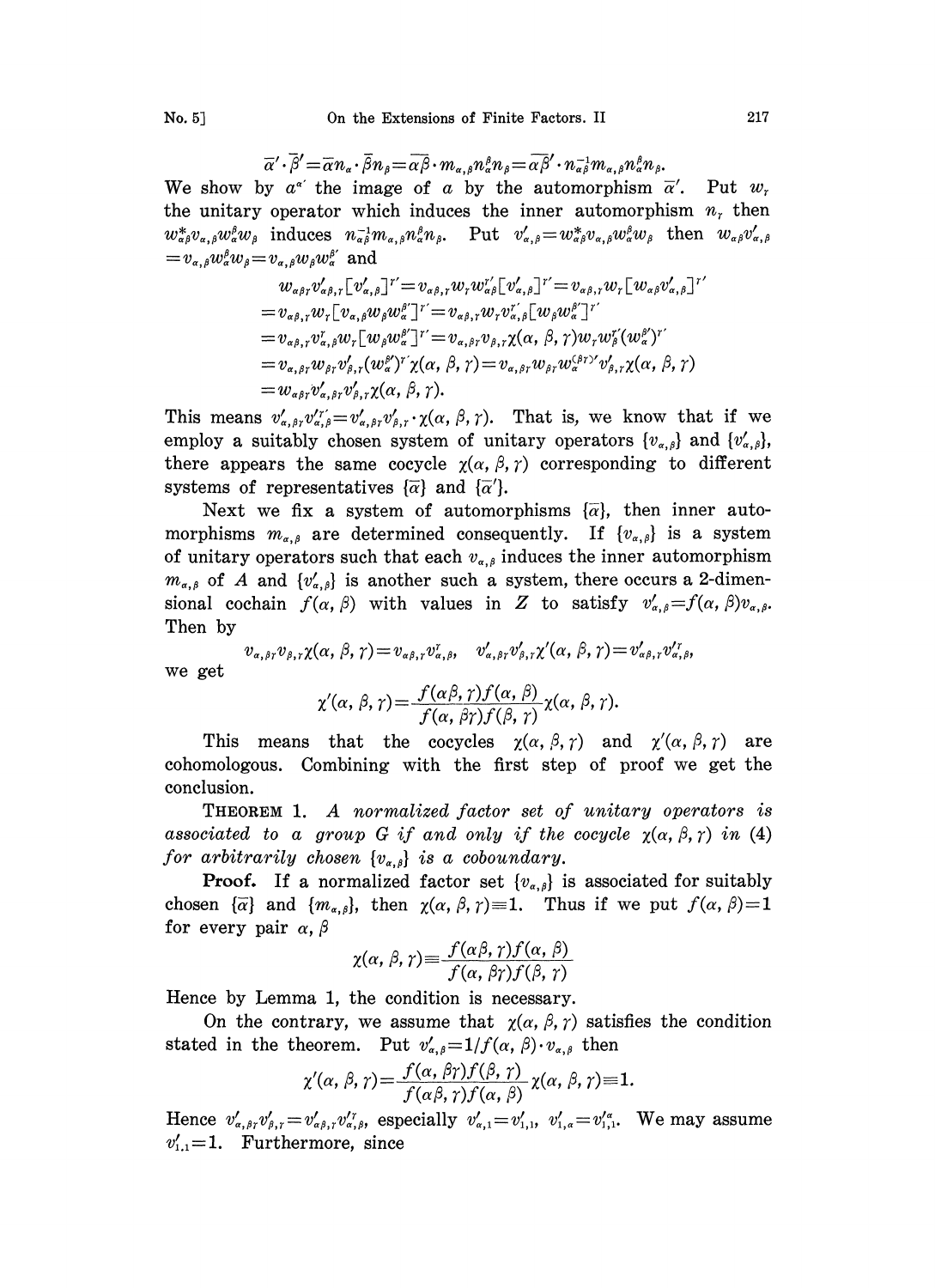$218$  Z. TAKEDA

$$
\frac{f(\alpha, 1)f(\alpha^{-1}, \alpha)}{f(1, \alpha)f(\alpha, \alpha^{-1})} \chi(\alpha, \alpha^{-1}, \alpha) = 1,
$$
\n
$$
v_{\alpha,1}v_{\alpha^{-1}, \alpha} \frac{f(1, \alpha)f(\alpha, \alpha^{-1})}{f(\alpha, 1)f(\alpha^{-1}, \alpha)} = v_{1,\alpha}v_{\alpha, \alpha^{-1}},
$$
\n
$$
v_{\alpha,1}'v_{\alpha^{-1}, \alpha}' = v_{1,\alpha}'v_{\alpha, \alpha^{-1}}' \quad \text{i.e.} \quad v_{\alpha^{-1}, \alpha}' = v_{\alpha, \alpha^{-1}}' = \lambda_{\alpha}1
$$

because  $m_{\alpha,\alpha^{-1}}=m_{\alpha^{-1},\alpha}=1$ . Hence  $\{v'_{\alpha,\beta}\}\$ is a normalized factor set of unitary operators satisfying the required condition.

3. Hereafter we treat only groups  $G$  for which the condition of Theorem <sup>1</sup> is satisfied. Hence we may assume the existence of both extensions of  $A$  and of  $K$  by  $G$ . We show the uniqueness of the extension of  $K$  within equivalences.

**LEMMA 2.** The group  $K$  of all inner automorphisms of a finite

factor A has no central element other than the identity.<br>Proof. Let  $k$  be a central element of  $K$ , that is,  $kh = hk$  for **Proof.** Let k be a central element of K, that is,  $kh = hk$  for<br>every  $h \in K$ . Put  $u_k$ ,  $u_h$  the unitary operators which induces k, h re-<br>spectively. Then  $u_k^* u_k^* x u_k u_h = u_k^* u_k^* x u_h u_k$  for every  $x \in A$ . Hence we<br>oct  $u, u, u^*$ every  $h \in K$ . Put  $u_k$ ,  $u_h$  the unitary operators which induces  $k, h$  respectively. Then  $u_k^* u_k^* x u_k u_k = u_k^* u_k^* x u_k u_k$  for every  $x \in A$ . Hence we get  $u_k u_k u_k^* u_k^* = \lambda_k \mathbf{1}$   $(\lambda_k$  is a complex number) and so  $u_k^* u_k u_k = \lambda_k u_k$ . For the trace  $\tau$  of A,  $\tau(u_h) = \tau(u_h^* u_h u_h) = \lambda_h \tau(u_h)$ . Thus if  $\tau(u_h) = 0$ ,  $\lambda_h = 1$ . i.e.  $u_h u_k = u_k u_h$ .<br>Now let  $e \in A$  be a projection such that  $\tau(e) \neq \frac{1}{2}$ , then  $2e-1$  is a

unitary operator and  $\tau(2e-1)\neq0$ . Hence  $(2e-1)u_k=u_k(2e-1)$  i.e.  $e=u\overset{*}{\mathcal{E}}eu_k$ . If  $\tau(e)=\frac{1}{2}$ , there are two projections  $e_1, e_2$  satisfying  $e=e_1+e_2$ ,  $e_1 \sim e_2$ ,  $e_1 \perp e_2$ ,  $e_1 = u_k^* e_1 u_k$  and  $e_2 = u_k^* e_2 u_k$ . That is  $u_k^* e u_k = e$ , and so k preserves invariant every projection of A. This means that  $k$  is the identity automorphism.

COROLLARY. The extension of  $K$  is determined uniquely by  $G$ within equivalences.

This follows from Lemma 2 and the general theory of group extensions  $[1, § 52$  Extensions of group without centre.

4. By the above corollary, we know that each normalized factor set of inner automorphisms associated to  $G$  is always equivalent to another one. Thus two factor sets  ${m_{\alpha,\beta}^{(1)}}$  and  ${m_{\alpha,\beta}^{(2)}}$  such that

$$
\overline{\alpha} \cdot \overline{\beta} = \overline{\alpha \beta} \cdot m_{\alpha,\beta}^{(1)}, \qquad \overline{\alpha}' \cdot \overline{\beta}' = \overline{\alpha \beta}' \cdot m_{\alpha,\beta}^{(2)}, \n m_{\alpha,\beta\gamma}^{(1)} \cdot m_{\beta,\gamma}^{(1)} = m_{\alpha\beta,\gamma}^{(1)} \cdot m_{\alpha,\beta}^{(1)\gamma}, \qquad m_{\alpha,\beta\gamma}^{(2)} m_{\beta,\gamma}^{(2)} = m_{\alpha\beta,\gamma}^{(2)} m_{\alpha,\beta}^{(2)\gamma'},
$$

are connected by

$$
\overline{\alpha}' = \overline{\alpha} n_{\alpha} \ (n_{\alpha} \in K), \qquad m_{\alpha,\beta}^{(3)} = n_{\alpha\beta}^{-1} m_{\alpha,\beta}^{(1)} n_{\alpha}^{\beta} n_{\alpha}.
$$

Denote by  $\{v_{\alpha,\beta}^{(1)}\}$  and  $\{v_{\alpha,\beta}^{(2)}\}$  the normalized factor sets of unitary operators corresponding  ${m_{\alpha,\beta}^{(1)}}$  and  ${m_{\alpha,\beta}^{(2)}}$  respectively and by  $w_{\alpha}$  the unitary operator which induces  $n_{\alpha}$ , then we get the relation

$$
(6) \t v_{\alpha,\beta}^{(2)} = \psi(\alpha,\beta)w_{\alpha\beta}^*v_{\alpha,\beta}^{(1)}w_{\alpha}^{\beta}w_{\beta},
$$

where  $\psi(\alpha, \beta)$  is a two-dimensional cochain on G with values in Z.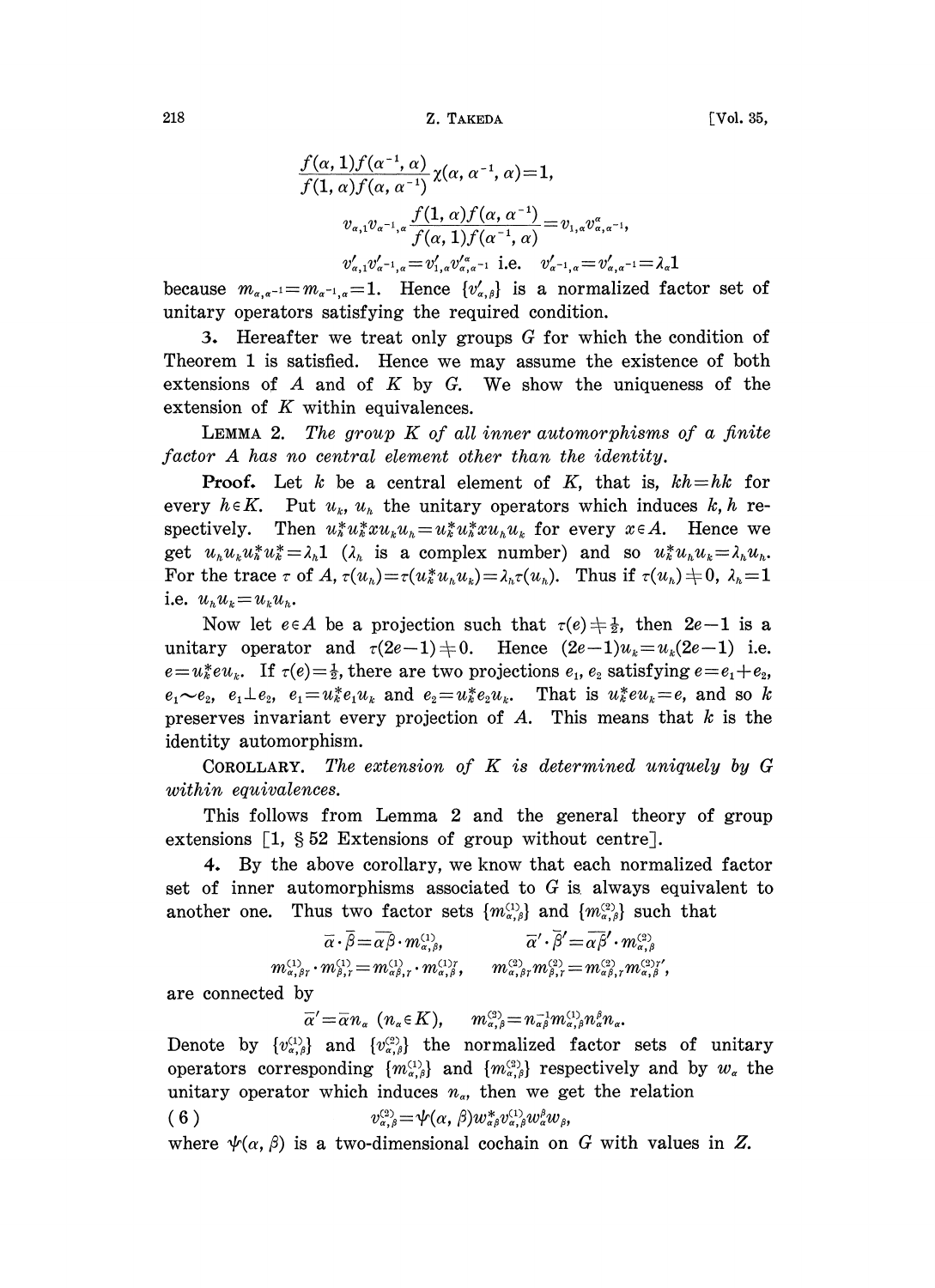**LEMMA 3.**  $\psi(\alpha, \beta)$  is a two-dimensional cocycle, that is, it holds the equality  $\psi(\alpha, \beta\gamma)\psi(\beta, \gamma)=\psi(\alpha\beta, \gamma)\psi(\alpha, \beta)$  for every  $\alpha, \beta, \gamma$ .

Proof. By the assumption

 $v_{\alpha,\beta\gamma}^{(2)} = \psi(\alpha,\beta\gamma)w_{\alpha\beta\gamma}^*v_{\alpha,\beta\gamma}^{(1)}w_{\alpha}^{\beta\gamma}w_{\beta\gamma}^*$  $v_{\beta,r}^{(2)} = \psi(\beta,r) w_{\beta,r}^* v_{\beta,r}^{(1)} w_{\beta}^r w_{r}$  $v_{\alpha\beta,\gamma}^{(2)} = \psi(\alpha\beta,\gamma)w_{\alpha\beta\gamma}^{*}v_{\alpha\beta,\gamma}^{(1)}w_{\alpha\beta}^{r}w_{\gamma}$  $v_{\alpha,\beta}^{(3)\gamma'} = w_{r}^{*}v_{\alpha,\beta}^{(3)\gamma}w_{r} = w_{r}^{*}(\psi(\alpha,\beta)w_{\alpha\beta}^{*}v_{\alpha,\beta}^{(1)}w_{\alpha}^{\beta}w_{\beta})^{r}w_{r}.$ Since  $v_{\alpha,\beta}^{(1)}, v_{\beta,\gamma}^{(1)} = v_{\alpha\beta,\gamma}^{(1)}, v_{\alpha,\beta}^{(1)\tau}, v_{\alpha,\beta\gamma}^{(2)} v_{\beta,\gamma}^{(2)} = v_{\alpha\beta,\gamma}^{(2)} v_{\alpha,\beta}^{(3)\tau}$ , we get  $\psi(\alpha, \beta\gamma)\psi(\beta, \gamma) = \psi(\alpha\beta, \gamma)\psi(\alpha, \beta).$  q.e.d.

In the equality  $\psi(\alpha, \beta\gamma)\psi(\beta, \gamma)=\psi(\alpha\beta, \gamma)\psi(\alpha, \beta)$  putting  $\alpha=1, \beta=1$ and  $\gamma=\alpha$ , we get  $\psi(1,\alpha)=\psi(1,1)$ , for  $\beta=1$ ,  $\gamma=1$  or  $\beta=\alpha^{-1}$ ,  $\gamma=\alpha$ ,  $\psi(\alpha, 1) = \psi(1, 1)$  or  $\psi(\alpha^{-1}, \alpha) = \psi(\alpha, \alpha^{-1})$  respectively. Thus if  ${v_{\alpha, \beta}}$  is a normalized factor set of unitary operators and  $\psi(\alpha, \beta)$  is a cocycle satisfying  $\psi(1, 1)=1$ , then  $\{\psi(\alpha, \beta)v_{\alpha, \beta}\}\)$  is a normalized factor set of unitary operators again. We notice too that the element of the second cohomology group  $H^2(G, Z)$  which contains the cocycle  $\psi(\alpha, \beta)$  is independent of the choice of  $w_{\alpha}$ , because if  $w'_{\alpha} = \rho(\alpha)w_{\alpha}$   $\rho(\alpha) \in Z$ , the corresponding  $\psi'(\alpha, \beta)$  determined for  $w'_\alpha$  satisfies  $\psi(\alpha, \beta) = \psi'(\alpha, \beta) \cdot \rho(\alpha)\rho(\beta)/\rho(\alpha\beta)$ .

Similarly as for extensions of a group we define an equivalence Similarly as for extensions of a group we define an equivalent<br>relation for extensions of a factor. Let  $A^{(1)} = (A, G, v_{\alpha,\beta}^{(1)})$  and A  $=(A, G, v_{\alpha,\beta}^{\alpha})$  be two extensions of a factor A by a group G with respect to factor sets of unitary operators  $\{v_{\alpha,\beta}^{(1)}\}$  and  $\{v_{\alpha,\beta}^{(2)}\}$  respectively and  $D^{(1)}$ ,  $D^{(2)}$  be the algebraic crossed products for each case [2]. If there is a \*-isomorphism between  $D^{(1)}$  and  $D^{(2)}$  satisfying

- $1 \otimes a \in D^{\text{(1)}} \leftrightarrow 1 \otimes a \in D^{\text{(2)}}$  i.e. the identity mapping on A,
- 
- (ii)  $\alpha \otimes a \in D^{(1)} \leftrightarrow \alpha \otimes b \in D^{(2)}$ <br>(iii)  $\tau^{(1)}((\alpha \otimes a)(\beta \otimes b)^*)=\tau^{(2)}((\alpha \otimes c)(\beta \otimes d)^*)$  if  $\alpha \otimes a \leftrightarrow \alpha \otimes c$  and  $\beta \otimes b \leftrightarrow \beta \otimes d$ ,

(where  $\tau^{(1)}$ ,  $\tau^{(2)}$  are the traces of  $A^{(1)}$ ,  $A^{(2)}$  respectively), we call A and  $A^{(2)}$  are equivalent extensions of the factor A.

LEMMA 4. Two extensions  $A^{(1)}$ ,  $A^{(2)}$  of a continuons finite factor A by a group G with respect to normalized factor sets  $\{v_{\alpha,\beta}^{(1)}\}$  and  $\{v_{\alpha,\beta}^{(2)}\}$ are equivalent if and only if the cocycle  $\psi(\alpha, \beta)$  in (6) is a coboundary.

**Proof.** Necessity. If  $A^{(2)}$  is equivalent to  $A^{(1)}$ ,  $\alpha \otimes 1 \in A^{(2)}$  is mapped to  $\alpha \otimes u_{\alpha} \in A^{(1)}$ . Since  $\alpha \otimes 1$  is a unitary operator in  $A^{(2)}$  $\alpha \otimes u_{\alpha}$  is a unitary operator and so  $u_{\alpha}$  is a unitary operator in A.  $\alpha \otimes a_{\alpha} = (\alpha \otimes 1)(1 \otimes a_{\alpha})$  is mapped to  $(\alpha \otimes u_{\alpha})(1 \otimes a_{\alpha}) = \alpha \otimes u_{\alpha}a_{\alpha}$ . Hence

 $(\alpha \otimes 1)(\beta \otimes 1) \rightarrow (\alpha \otimes u_{\alpha})(\beta \otimes u_{\beta}) = \alpha \beta \otimes v_{\alpha,\beta}^{(1)} u_{\beta}^{\beta} u_{\beta}.$ 

0n the other hand

$$
(\alpha \otimes 1)(\beta \otimes 1) = \alpha \beta \otimes v_{\alpha,\beta}^{(3)} \rightarrow \alpha \beta \otimes u_{\alpha\beta}v_{\alpha,\beta}^{(3)}.
$$

Thus we get

$$
v_{\alpha,\beta}^{\scriptscriptstyle (2)}=u_{\alpha\beta}^*v_{\alpha,\beta}^{\scriptscriptstyle (1)}u_{\alpha}^{\beta}u_{\beta}.
$$